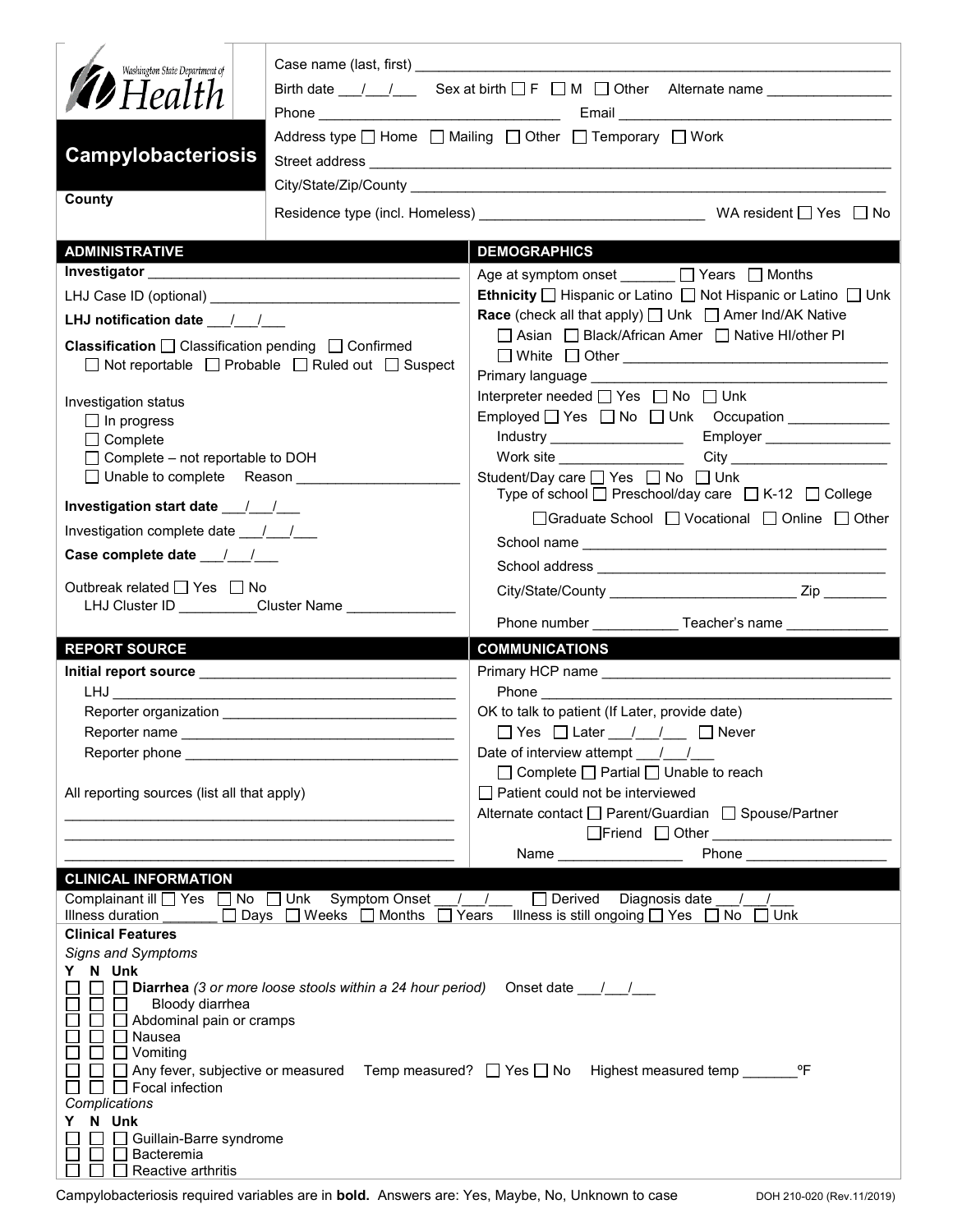| Case Name _                                                                                                                                                                                                                                                                                                                                                                                                                                                                                                                                                                                                                                                                                                                                                                                                                                                                                                                                                                                                                                                                         | LHJ Case ID                                                                                                                                                                                                                                                                                                        |                                                                              |
|-------------------------------------------------------------------------------------------------------------------------------------------------------------------------------------------------------------------------------------------------------------------------------------------------------------------------------------------------------------------------------------------------------------------------------------------------------------------------------------------------------------------------------------------------------------------------------------------------------------------------------------------------------------------------------------------------------------------------------------------------------------------------------------------------------------------------------------------------------------------------------------------------------------------------------------------------------------------------------------------------------------------------------------------------------------------------------------|--------------------------------------------------------------------------------------------------------------------------------------------------------------------------------------------------------------------------------------------------------------------------------------------------------------------|------------------------------------------------------------------------------|
| Hospitalization                                                                                                                                                                                                                                                                                                                                                                                                                                                                                                                                                                                                                                                                                                                                                                                                                                                                                                                                                                                                                                                                     |                                                                                                                                                                                                                                                                                                                    |                                                                              |
| Y N Unk                                                                                                                                                                                                                                                                                                                                                                                                                                                                                                                                                                                                                                                                                                                                                                                                                                                                                                                                                                                                                                                                             |                                                                                                                                                                                                                                                                                                                    |                                                                              |
| $\Box$ Hospitalized at least overnight for this illness Facility name                                                                                                                                                                                                                                                                                                                                                                                                                                                                                                                                                                                                                                                                                                                                                                                                                                                                                                                                                                                                               |                                                                                                                                                                                                                                                                                                                    |                                                                              |
| Hospital admission date __/__/___ Discharge __/__/___                                                                                                                                                                                                                                                                                                                                                                                                                                                                                                                                                                                                                                                                                                                                                                                                                                                                                                                                                                                                                               | <b>HRN</b>                                                                                                                                                                                                                                                                                                         |                                                                              |
| Admitted to ICU Date admitted to ICU $\frac{1}{\sqrt{1-\pi}}$ Date discharged from ICU $\frac{1}{\sqrt{1-\pi}}$                                                                                                                                                                                                                                                                                                                                                                                                                                                                                                                                                                                                                                                                                                                                                                                                                                                                                                                                                                     |                                                                                                                                                                                                                                                                                                                    |                                                                              |
| Still hospitalized As of //                                                                                                                                                                                                                                                                                                                                                                                                                                                                                                                                                                                                                                                                                                                                                                                                                                                                                                                                                                                                                                                         |                                                                                                                                                                                                                                                                                                                    |                                                                              |
|                                                                                                                                                                                                                                                                                                                                                                                                                                                                                                                                                                                                                                                                                                                                                                                                                                                                                                                                                                                                                                                                                     |                                                                                                                                                                                                                                                                                                                    |                                                                              |
| N Unk<br>Y                                                                                                                                                                                                                                                                                                                                                                                                                                                                                                                                                                                                                                                                                                                                                                                                                                                                                                                                                                                                                                                                          |                                                                                                                                                                                                                                                                                                                    |                                                                              |
| $\Box$ $\Box$ Died of this illness<br>$\Box$<br>Death date<br>$\left  \begin{array}{c} \hline \end{array} \right $                                                                                                                                                                                                                                                                                                                                                                                                                                                                                                                                                                                                                                                                                                                                                                                                                                                                                                                                                                  | Please fill in the death date information on the Person Screen                                                                                                                                                                                                                                                     |                                                                              |
| RISK AND RESPONSE (Ask about exposures 10 days before symptom onset)                                                                                                                                                                                                                                                                                                                                                                                                                                                                                                                                                                                                                                                                                                                                                                                                                                                                                                                                                                                                                |                                                                                                                                                                                                                                                                                                                    |                                                                              |
|                                                                                                                                                                                                                                                                                                                                                                                                                                                                                                                                                                                                                                                                                                                                                                                                                                                                                                                                                                                                                                                                                     |                                                                                                                                                                                                                                                                                                                    |                                                                              |
| <b>Travel</b>                                                                                                                                                                                                                                                                                                                                                                                                                                                                                                                                                                                                                                                                                                                                                                                                                                                                                                                                                                                                                                                                       |                                                                                                                                                                                                                                                                                                                    |                                                                              |
| Setting 1<br>Travel out of:                                                                                                                                                                                                                                                                                                                                                                                                                                                                                                                                                                                                                                                                                                                                                                                                                                                                                                                                                                                                                                                         | Setting 2                                                                                                                                                                                                                                                                                                          | Setting 3                                                                    |
| County/City ____________________                                                                                                                                                                                                                                                                                                                                                                                                                                                                                                                                                                                                                                                                                                                                                                                                                                                                                                                                                                                                                                                    |                                                                                                                                                                                                                                                                                                                    | County/City _____________________<br>$\Box$                                  |
| State ________________________                                                                                                                                                                                                                                                                                                                                                                                                                                                                                                                                                                                                                                                                                                                                                                                                                                                                                                                                                                                                                                                      | <b>Country Country</b>                                                                                                                                                                                                                                                                                             | State __________________________<br>□ Country <u>_______________________</u> |
| Other                                                                                                                                                                                                                                                                                                                                                                                                                                                                                                                                                                                                                                                                                                                                                                                                                                                                                                                                                                                                                                                                               | Other                                                                                                                                                                                                                                                                                                              | Other_                                                                       |
| Destination name                                                                                                                                                                                                                                                                                                                                                                                                                                                                                                                                                                                                                                                                                                                                                                                                                                                                                                                                                                                                                                                                    |                                                                                                                                                                                                                                                                                                                    |                                                                              |
| Start and end dates<br>$\frac{1}{2}$<br>to                                                                                                                                                                                                                                                                                                                                                                                                                                                                                                                                                                                                                                                                                                                                                                                                                                                                                                                                                                                                                                          | to<br>$\sqrt{2}$                                                                                                                                                                                                                                                                                                   | to                                                                           |
| <b>Risk and Exposure Information</b>                                                                                                                                                                                                                                                                                                                                                                                                                                                                                                                                                                                                                                                                                                                                                                                                                                                                                                                                                                                                                                                |                                                                                                                                                                                                                                                                                                                    |                                                                              |
| N Unk<br>Y.<br>$\Box$ Is case a recent foreign arrival (e.g., immigrant, refugee, adoptee, visitor)<br>$\Box$ Does the case know anyone else with similar symptoms or illness<br>Onset date, shared meals, relationship, etc. ___________________________________<br>$\Box$ Contact with lab confirmed case<br>Household<br>$\mathbf{L}$<br>$\perp$<br>Sexual<br>$\Box$<br>Other<br>$\mathsf{L}$<br>□ □ Attends childcare or preschool Location/details ___________<br>$\Box$ Contact with diapered or incontinent child or adult<br>Food Exposure - Food exposure timeframe: 1-10 days prior to onset of illness<br>Sources of food IN home - During exposure timeframe did you (your child) eat foods from:<br>$\Box$ (1) Grocery stores or supermarkets<br>$\Box$ (2) Home delivery grocery services (CSA, grocery<br>delivery, Amazon Fresh, Peapod, etc)<br>$\Box$ (3) Fish or meat specialty shops (butcher shop, etc)<br>□ (4) Warehouse stores (Costco, Sam's Club, etc.)<br>$\Box$ (5) Meal delivery services (Blue Apron, Meals on Wheels,<br>Schwan's, NutriSystem, etc) | $\Box$ (7) Small markets/mini markets (convenience stores,<br>gas stations, etc)<br>$\Box$ (8) Health food stores or co-ops<br>$\Box$ (9) Ethnic specialty markets (Mexican, Asian, Indian)<br>$\Box$ (10) Farmers markets, roadside stands, open-air<br>markets, food purchased directly from a farm<br>11) Other | <b>Country Country</b>                                                       |
| (6) Live animal market, custom slaughter facility<br><b>Business name</b><br>Type of                                                                                                                                                                                                                                                                                                                                                                                                                                                                                                                                                                                                                                                                                                                                                                                                                                                                                                                                                                                                | <b>Address/location</b>                                                                                                                                                                                                                                                                                            |                                                                              |
| <b>Business</b>                                                                                                                                                                                                                                                                                                                                                                                                                                                                                                                                                                                                                                                                                                                                                                                                                                                                                                                                                                                                                                                                     |                                                                                                                                                                                                                                                                                                                    |                                                                              |
| (enter number                                                                                                                                                                                                                                                                                                                                                                                                                                                                                                                                                                                                                                                                                                                                                                                                                                                                                                                                                                                                                                                                       |                                                                                                                                                                                                                                                                                                                    |                                                                              |
| next to choices<br>above)                                                                                                                                                                                                                                                                                                                                                                                                                                                                                                                                                                                                                                                                                                                                                                                                                                                                                                                                                                                                                                                           |                                                                                                                                                                                                                                                                                                                    |                                                                              |
|                                                                                                                                                                                                                                                                                                                                                                                                                                                                                                                                                                                                                                                                                                                                                                                                                                                                                                                                                                                                                                                                                     |                                                                                                                                                                                                                                                                                                                    |                                                                              |
|                                                                                                                                                                                                                                                                                                                                                                                                                                                                                                                                                                                                                                                                                                                                                                                                                                                                                                                                                                                                                                                                                     |                                                                                                                                                                                                                                                                                                                    |                                                                              |
|                                                                                                                                                                                                                                                                                                                                                                                                                                                                                                                                                                                                                                                                                                                                                                                                                                                                                                                                                                                                                                                                                     |                                                                                                                                                                                                                                                                                                                    |                                                                              |
|                                                                                                                                                                                                                                                                                                                                                                                                                                                                                                                                                                                                                                                                                                                                                                                                                                                                                                                                                                                                                                                                                     |                                                                                                                                                                                                                                                                                                                    |                                                                              |
|                                                                                                                                                                                                                                                                                                                                                                                                                                                                                                                                                                                                                                                                                                                                                                                                                                                                                                                                                                                                                                                                                     |                                                                                                                                                                                                                                                                                                                    |                                                                              |
|                                                                                                                                                                                                                                                                                                                                                                                                                                                                                                                                                                                                                                                                                                                                                                                                                                                                                                                                                                                                                                                                                     |                                                                                                                                                                                                                                                                                                                    |                                                                              |
|                                                                                                                                                                                                                                                                                                                                                                                                                                                                                                                                                                                                                                                                                                                                                                                                                                                                                                                                                                                                                                                                                     |                                                                                                                                                                                                                                                                                                                    |                                                                              |
|                                                                                                                                                                                                                                                                                                                                                                                                                                                                                                                                                                                                                                                                                                                                                                                                                                                                                                                                                                                                                                                                                     |                                                                                                                                                                                                                                                                                                                    |                                                                              |
|                                                                                                                                                                                                                                                                                                                                                                                                                                                                                                                                                                                                                                                                                                                                                                                                                                                                                                                                                                                                                                                                                     |                                                                                                                                                                                                                                                                                                                    |                                                                              |
|                                                                                                                                                                                                                                                                                                                                                                                                                                                                                                                                                                                                                                                                                                                                                                                                                                                                                                                                                                                                                                                                                     |                                                                                                                                                                                                                                                                                                                    |                                                                              |
| Sources of food outside home - During exposure timeframe did you (your child) eat foods from:<br>□ (1) Fast casual (Chipolte, Panera, etc)<br>(2) Fast food (McDonald's, Burger King, Wendy's)                                                                                                                                                                                                                                                                                                                                                                                                                                                                                                                                                                                                                                                                                                                                                                                                                                                                                      | □ (10) Chinese, Japanese, Vietnamese, other Asian-style<br>□ (11) All-you-can-eat buffet                                                                                                                                                                                                                           |                                                                              |
| (3) Sandwich shop, deli                                                                                                                                                                                                                                                                                                                                                                                                                                                                                                                                                                                                                                                                                                                                                                                                                                                                                                                                                                                                                                                             | □ (12) Breakfast, brunch, diner, or café                                                                                                                                                                                                                                                                           |                                                                              |
| □ (4) Jamaican, Cuban, or Caribbean                                                                                                                                                                                                                                                                                                                                                                                                                                                                                                                                                                                                                                                                                                                                                                                                                                                                                                                                                                                                                                                 |                                                                                                                                                                                                                                                                                                                    | (13) Middle Eastern, Greek/Mediterranean, Arabic, Lebanese,                  |
| $\Box$ (5) Ready-to-eat prepared food from grocery or deli                                                                                                                                                                                                                                                                                                                                                                                                                                                                                                                                                                                                                                                                                                                                                                                                                                                                                                                                                                                                                          | African                                                                                                                                                                                                                                                                                                            |                                                                              |
| $\Box$ (6) An event where food was served (catered event, festival,                                                                                                                                                                                                                                                                                                                                                                                                                                                                                                                                                                                                                                                                                                                                                                                                                                                                                                                                                                                                                 | $\Box$ (14) Any takeout from a restaurant                                                                                                                                                                                                                                                                          |                                                                              |
|                                                                                                                                                                                                                                                                                                                                                                                                                                                                                                                                                                                                                                                                                                                                                                                                                                                                                                                                                                                                                                                                                     |                                                                                                                                                                                                                                                                                                                    |                                                                              |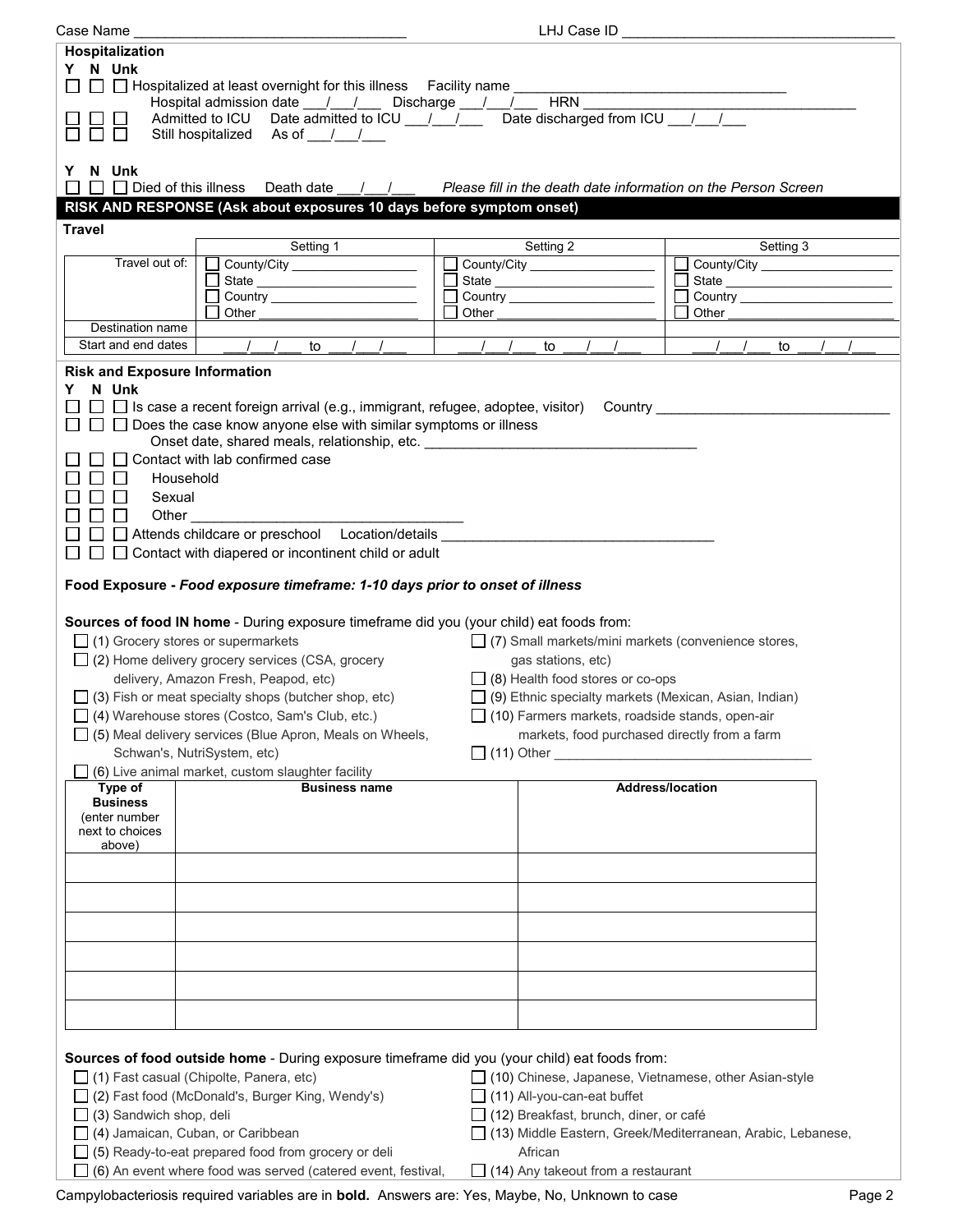| Case Name                                                                                                                           |                                                                                                                                                                                                                                                                                                                                                                                                                                                                                                                                                                                                                     |             |                                                                             | LHJ Case ID                                                    |                      |
|-------------------------------------------------------------------------------------------------------------------------------------|---------------------------------------------------------------------------------------------------------------------------------------------------------------------------------------------------------------------------------------------------------------------------------------------------------------------------------------------------------------------------------------------------------------------------------------------------------------------------------------------------------------------------------------------------------------------------------------------------------------------|-------------|-----------------------------------------------------------------------------|----------------------------------------------------------------|----------------------|
|                                                                                                                                     | church, or community meal)                                                                                                                                                                                                                                                                                                                                                                                                                                                                                                                                                                                          |             |                                                                             | $\Box$ (15) Healthy restaurant (vegetarian, vegan, salad-based |                      |
|                                                                                                                                     | (7) Mexican, Salvadorian, other Hispanic/Latino-style                                                                                                                                                                                                                                                                                                                                                                                                                                                                                                                                                               |             |                                                                             | $\Box$ (16) Salad bar at a grocery store or restaurant         |                      |
|                                                                                                                                     | $\Box$ (8) Food trucks, food stalls/stands                                                                                                                                                                                                                                                                                                                                                                                                                                                                                                                                                                          |             |                                                                             |                                                                |                      |
|                                                                                                                                     | $\Box$ (9) School, hospital, senior center, or other institutional setting                                                                                                                                                                                                                                                                                                                                                                                                                                                                                                                                          |             |                                                                             |                                                                |                      |
| Type of<br><b>Business</b><br>(enter number<br>next to choices                                                                      | Restaurant/venue name                                                                                                                                                                                                                                                                                                                                                                                                                                                                                                                                                                                               | <b>Date</b> | Time of meal<br>(Breakfast, Brunch,<br>Lunch, Happy Hour,<br>Dinner, Other) | Food ordered/eaten                                             | Address/<br>location |
| above)                                                                                                                              |                                                                                                                                                                                                                                                                                                                                                                                                                                                                                                                                                                                                                     |             |                                                                             |                                                                |                      |
|                                                                                                                                     |                                                                                                                                                                                                                                                                                                                                                                                                                                                                                                                                                                                                                     |             | コ Bfast ロ Bru                                                               |                                                                |                      |
|                                                                                                                                     |                                                                                                                                                                                                                                                                                                                                                                                                                                                                                                                                                                                                                     |             | $\Box$ Lun $\Box$ HH $\Box$ Din                                             |                                                                |                      |
|                                                                                                                                     |                                                                                                                                                                                                                                                                                                                                                                                                                                                                                                                                                                                                                     |             | $\Box$ Other<br>$\Box$ Bfast $\Box$ Bru                                     |                                                                |                      |
|                                                                                                                                     |                                                                                                                                                                                                                                                                                                                                                                                                                                                                                                                                                                                                                     |             | $\Box$ Lun $\Box$ HH $\Box$ Din<br>$\Box$ Other                             |                                                                |                      |
|                                                                                                                                     |                                                                                                                                                                                                                                                                                                                                                                                                                                                                                                                                                                                                                     |             | $\Box$ Bfast $\Box$ Bru                                                     |                                                                |                      |
|                                                                                                                                     |                                                                                                                                                                                                                                                                                                                                                                                                                                                                                                                                                                                                                     |             | $\Box$ Lun $\Box$ HH $\Box$ Din<br>$\Box$ Other                             |                                                                |                      |
|                                                                                                                                     |                                                                                                                                                                                                                                                                                                                                                                                                                                                                                                                                                                                                                     |             | $\Box$ Bfast $\Box$ Bru                                                     |                                                                |                      |
|                                                                                                                                     |                                                                                                                                                                                                                                                                                                                                                                                                                                                                                                                                                                                                                     |             | $\Box$ Lun $\Box$ HH $\Box$ Din<br>$\Box$ Other                             |                                                                |                      |
|                                                                                                                                     |                                                                                                                                                                                                                                                                                                                                                                                                                                                                                                                                                                                                                     |             | □ Bfast □ Bru                                                               |                                                                |                      |
|                                                                                                                                     |                                                                                                                                                                                                                                                                                                                                                                                                                                                                                                                                                                                                                     |             | $\Box$ Lun $\Box$ HH $\Box$ Din                                             |                                                                |                      |
|                                                                                                                                     |                                                                                                                                                                                                                                                                                                                                                                                                                                                                                                                                                                                                                     |             | $\Box$ Other<br>$\Box$ Bfast $\Box$ Bru                                     |                                                                |                      |
|                                                                                                                                     |                                                                                                                                                                                                                                                                                                                                                                                                                                                                                                                                                                                                                     |             | $\Box$ Lun $\Box$ HH $\Box$ Din<br>$\Box$ Other                             |                                                                |                      |
|                                                                                                                                     |                                                                                                                                                                                                                                                                                                                                                                                                                                                                                                                                                                                                                     |             | □ Bfast □ Bru<br>$\Box$ Lun $\Box$ HH $\Box$ Din                            |                                                                |                      |
|                                                                                                                                     |                                                                                                                                                                                                                                                                                                                                                                                                                                                                                                                                                                                                                     |             | $\Box$ Other                                                                |                                                                |                      |
| Meat<br>M N Unk<br>Y<br>$\perp$<br>0000<br>$\perp$<br>$\mathbf{L}$                                                                  | Any food sampled (grocery, warehouse stores, food court, etc.)<br>Consumed any of the following during exposure period<br>$\Box$ Poultry (e.g. chicken, turkey)<br>Chicken, cooked whole or as cut chicken pieces/parts<br>Place purchased __________________________________<br>Ground chicken<br>Breaded chicken products, such as chicken tenders/strips/nuggets __________<br>Stuffed, frozen chicken products, such as chicken kiev or chicken cordon bleu<br>Chicken liver / liver pate<br>Turkey, cooked whole or as cut turkey pieces/parts<br>Ground turkey<br>Other poultry (e.g., duck, game hen, squab) |             |                                                                             |                                                                |                      |
| Other processed meat products<br>Y M N Unk<br>$\Box$ $\Box$ $\Box$ Other processed meat products (e.g., jerky, deli meats, sausage) |                                                                                                                                                                                                                                                                                                                                                                                                                                                                                                                                                                                                                     |             |                                                                             |                                                                |                      |
| Miscellaneous meat exposure                                                                                                         |                                                                                                                                                                                                                                                                                                                                                                                                                                                                                                                                                                                                                     |             |                                                                             |                                                                |                      |
| Y M N Unk                                                                                                                           |                                                                                                                                                                                                                                                                                                                                                                                                                                                                                                                                                                                                                     |             |                                                                             |                                                                |                      |
|                                                                                                                                     | $\Box$ $\Box$ Were any of the previously indicated meats/poultry consumed rare, undercooked, or raw?                                                                                                                                                                                                                                                                                                                                                                                                                                                                                                                |             |                                                                             |                                                                |                      |
|                                                                                                                                     | □ Goat □ Lamb □ Beef □ Pork □ Poultry □ Wild game meat □ Other _________________<br>$\Box$ Handled any raw meat, even if you did not eat it                                                                                                                                                                                                                                                                                                                                                                                                                                                                         |             |                                                                             |                                                                |                      |
|                                                                                                                                     | $\Box$ Goat $\Box$ Lamb $\Box$ Beef $\Box$ Pork $\Box$ Poultry $\Box$ Wild game meat $\Box$ Other                                                                                                                                                                                                                                                                                                                                                                                                                                                                                                                   |             |                                                                             |                                                                |                      |
|                                                                                                                                     | $\Box$ Poultry present in the household even if not eaten<br>$\Box$ Ground beef present in the household even if not eaten                                                                                                                                                                                                                                                                                                                                                                                                                                                                                          |             |                                                                             |                                                                |                      |
|                                                                                                                                     |                                                                                                                                                                                                                                                                                                                                                                                                                                                                                                                                                                                                                     |             |                                                                             |                                                                |                      |
| <b>Eggs and Dairy</b>                                                                                                               |                                                                                                                                                                                                                                                                                                                                                                                                                                                                                                                                                                                                                     |             |                                                                             |                                                                |                      |
| Y M N Unk                                                                                                                           |                                                                                                                                                                                                                                                                                                                                                                                                                                                                                                                                                                                                                     |             |                                                                             |                                                                |                      |
|                                                                                                                                     | $\Box$ $\Box$ Raw/unpasteurized milk (including cow, goat, sheep, etc.)                                                                                                                                                                                                                                                                                                                                                                                                                                                                                                                                             |             |                                                                             |                                                                |                      |
| $\Box$<br>┕╵╚                                                                                                                       | Any raw/unpasteurized milk left over                                                                                                                                                                                                                                                                                                                                                                                                                                                                                                                                                                                |             |                                                                             |                                                                |                      |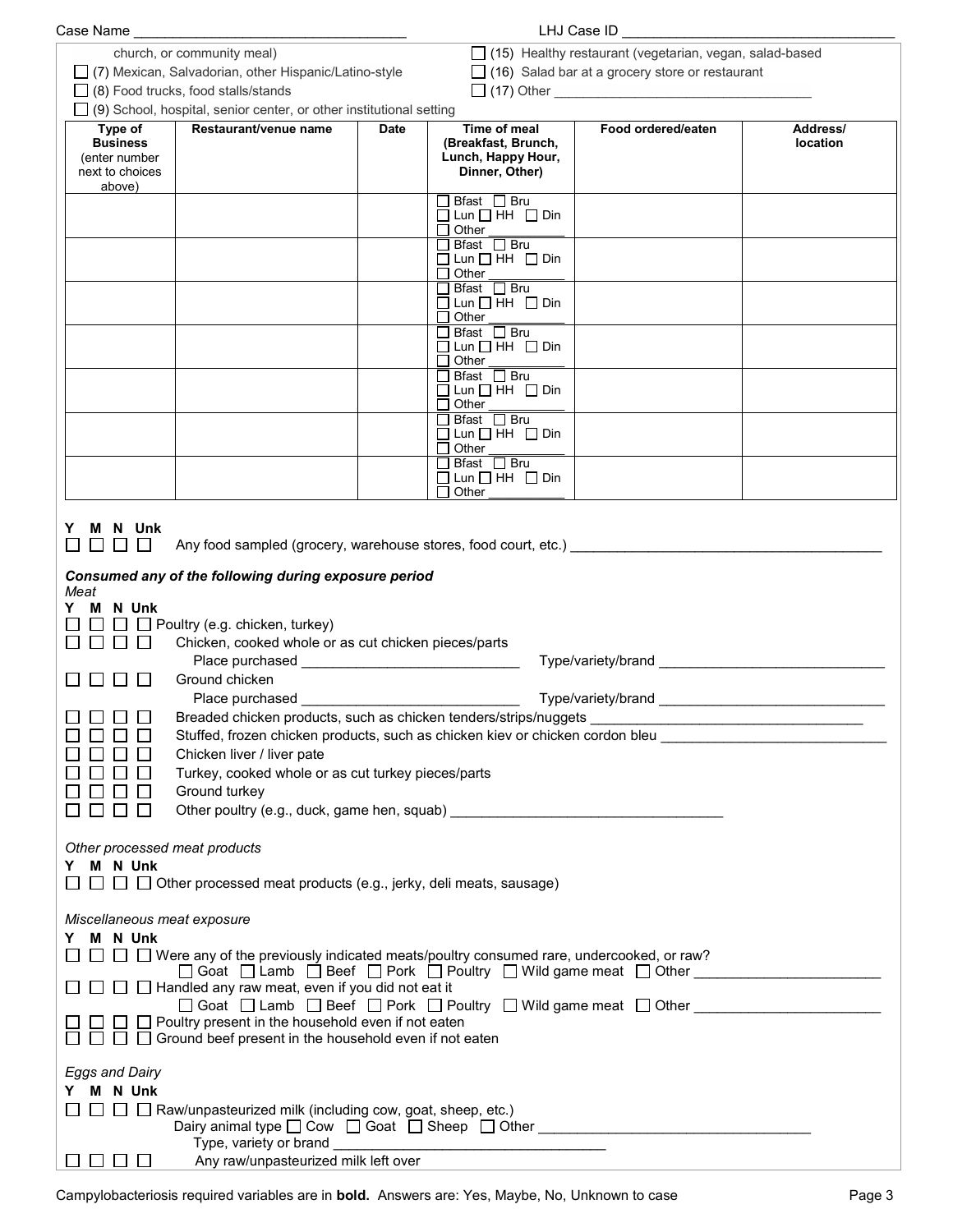| Case Name |                                                                                                                                                                       |                      | LHJ Case ID                                                                                                                                                                                                                                                                                                                                                      |                          |
|-----------|-----------------------------------------------------------------------------------------------------------------------------------------------------------------------|----------------------|------------------------------------------------------------------------------------------------------------------------------------------------------------------------------------------------------------------------------------------------------------------------------------------------------------------------------------------------------------------|--------------------------|
|           | Any raw/unpasteurized cheese left over<br>Other raw/unpasteurized dairy product (e.g., yogurt, kefir, ice cream)<br>Any raw/unpasteurized dairy product left over     |                      | □ Cheese made from raw/unpasteurized milk including homemade, farm-fresh, and door-to-door cheeses                                                                                                                                                                                                                                                               |                          |
| Y.        | <b>Water Exposure</b><br>N Unk<br>Source of drinking water known<br>Other<br>Treatment □ Treated □ Untreated □ Unk<br>$\Box$ Splash pad/water playground $\Box$ Other |                      | <b>Describe</b><br>Shared well <b>contract the contract of the contract of the contract of the contract of the contract of the contract of the contract of the contract of the contract of the contract of the contract of the contract of the cont</b><br>Type $\Box$ Lake $\Box$ River $\Box$ Pool/hot tub $\Box$ Wading pool $\Box$ Fountain $\Box$ Waterpark |                          |
| Y.        | <b>Animal Exposure</b><br>N Unk<br>$\Box$ $\Box$ Any contact with pet animals at home or elsewhere<br>Cats or kittens<br>Dogs or puppies                              |                      | Pet birds such as parakeets, parrots, cockatiels _______________________________                                                                                                                                                                                                                                                                                 |                          |
| Y         | N Unk<br>Any contact with pet food or treats<br>$\Box$                                                                                                                |                      | Pet treats or chews (pig ears, pizzles, rawhide, hooves, etc.) Type/variety/brand ____________________________                                                                                                                                                                                                                                                   |                          |
| Y         | N Unk<br>Any contact with farm animals, including chickens or ducks<br>Cows or calves                                                                                 |                      | Adult chickens, turkeys, or other adult poultry ________________________________                                                                                                                                                                                                                                                                                 |                          |
| Y.        | <b>Animal Settings</b><br>N Unk<br>$\Box$ $\Box$ Household member works with animals $\Box$                                                                           |                      | $\Box$ Work with animals or animal products (e.g., research, farming, veterinary medicine, animal slaughter)<br>Exposure to any of the following facilities/settings even if no direct animal contact                                                                                                                                                            |                          |
|           |                                                                                                                                                                       | Y N Unk              | <b>Describe</b>                                                                                                                                                                                                                                                                                                                                                  | Type of exposure         |
|           | Research facility                                                                                                                                                     | $\Box$ $\Box$ $\Box$ |                                                                                                                                                                                                                                                                                                                                                                  | $\Box$ Work $\Box$ Visit |
|           | Slaughterhouse                                                                                                                                                        | 88 8 8               |                                                                                                                                                                                                                                                                                                                                                                  | $\Box$ Work $\Box$ Visit |
|           | Veterinary facility                                                                                                                                                   | $\Box$ $\Box$ $\Box$ |                                                                                                                                                                                                                                                                                                                                                                  | $\Box$ Work $\Box$ Visit |
|           | Visited or worked on any of the following settings even if no direct animal contact                                                                                   |                      |                                                                                                                                                                                                                                                                                                                                                                  |                          |
|           | Petting zoo                                                                                                                                                           | Y N Unk              | Location, animals, etc.                                                                                                                                                                                                                                                                                                                                          | Type of exposure         |
|           |                                                                                                                                                                       | 88 8 8               |                                                                                                                                                                                                                                                                                                                                                                  | $\Box$ Work $\Box$ Visit |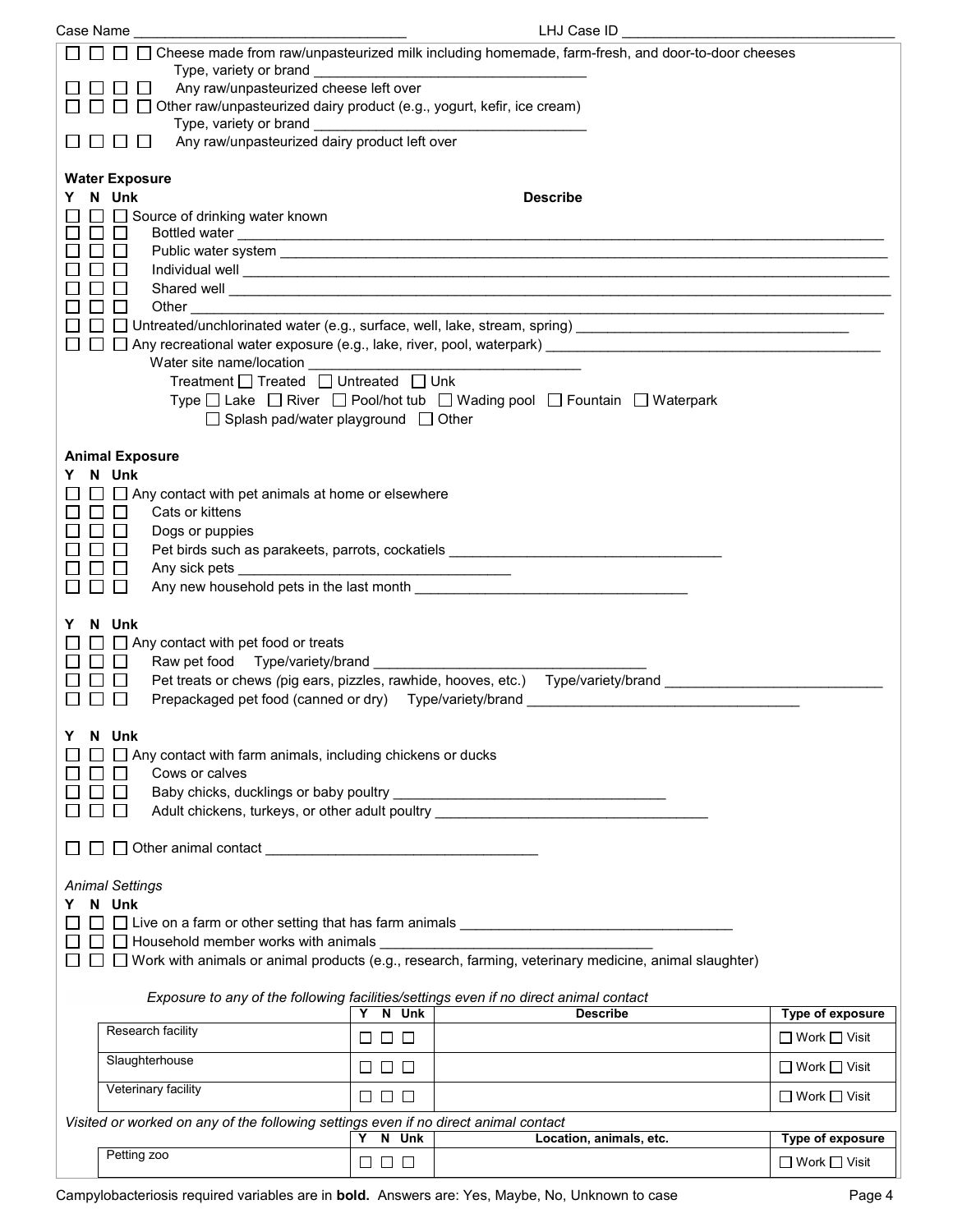|                                                                                                                                                                                                                                                                                                                                                                                                                                                                                                                                                                                                                                                                                                                                                                                                                                                                                                                                                                                                                                                  | Zoo                                                                                                                                                                                                                                                                                                                                                                | $\Box$ $\Box$ $\Box$ |                                                                                                                                                                                                                                                                                                                                                                                                                                                                                                                                                     | $\Box$ Work $\Box$ Visit |
|--------------------------------------------------------------------------------------------------------------------------------------------------------------------------------------------------------------------------------------------------------------------------------------------------------------------------------------------------------------------------------------------------------------------------------------------------------------------------------------------------------------------------------------------------------------------------------------------------------------------------------------------------------------------------------------------------------------------------------------------------------------------------------------------------------------------------------------------------------------------------------------------------------------------------------------------------------------------------------------------------------------------------------------------------|--------------------------------------------------------------------------------------------------------------------------------------------------------------------------------------------------------------------------------------------------------------------------------------------------------------------------------------------------------------------|----------------------|-----------------------------------------------------------------------------------------------------------------------------------------------------------------------------------------------------------------------------------------------------------------------------------------------------------------------------------------------------------------------------------------------------------------------------------------------------------------------------------------------------------------------------------------------------|--------------------------|
|                                                                                                                                                                                                                                                                                                                                                                                                                                                                                                                                                                                                                                                                                                                                                                                                                                                                                                                                                                                                                                                  | Dairy farm                                                                                                                                                                                                                                                                                                                                                         | $\Box$ $\Box$ $\Box$ |                                                                                                                                                                                                                                                                                                                                                                                                                                                                                                                                                     | $\Box$ Work $\Box$ Visit |
|                                                                                                                                                                                                                                                                                                                                                                                                                                                                                                                                                                                                                                                                                                                                                                                                                                                                                                                                                                                                                                                  | Other farm contact                                                                                                                                                                                                                                                                                                                                                 | $\Box$ $\Box$ $\Box$ |                                                                                                                                                                                                                                                                                                                                                                                                                                                                                                                                                     | $\Box$ Work $\Box$ Visit |
|                                                                                                                                                                                                                                                                                                                                                                                                                                                                                                                                                                                                                                                                                                                                                                                                                                                                                                                                                                                                                                                  | Agricultural 'Farm and Feed' store                                                                                                                                                                                                                                                                                                                                 | $\Box$ $\Box$ $\Box$ |                                                                                                                                                                                                                                                                                                                                                                                                                                                                                                                                                     | $\Box$ Work $\Box$ Visit |
|                                                                                                                                                                                                                                                                                                                                                                                                                                                                                                                                                                                                                                                                                                                                                                                                                                                                                                                                                                                                                                                  | County/state fairs, 4-H events, or similar<br>events where animals are present                                                                                                                                                                                                                                                                                     | $\Box$ $\Box$ $\Box$ |                                                                                                                                                                                                                                                                                                                                                                                                                                                                                                                                                     | □ Work □ Visit           |
|                                                                                                                                                                                                                                                                                                                                                                                                                                                                                                                                                                                                                                                                                                                                                                                                                                                                                                                                                                                                                                                  | Pet store or other places where animals<br>are sold or adopted                                                                                                                                                                                                                                                                                                     | $\Box$ $\Box$ $\Box$ |                                                                                                                                                                                                                                                                                                                                                                                                                                                                                                                                                     | $\Box$ Work $\Box$ Visit |
|                                                                                                                                                                                                                                                                                                                                                                                                                                                                                                                                                                                                                                                                                                                                                                                                                                                                                                                                                                                                                                                  | Attended any school events, birthday<br>parties, or similar events with animals/pets                                                                                                                                                                                                                                                                               | $\Box$ $\Box$ $\Box$ |                                                                                                                                                                                                                                                                                                                                                                                                                                                                                                                                                     | $\Box$ Work $\Box$ Visit |
|                                                                                                                                                                                                                                                                                                                                                                                                                                                                                                                                                                                                                                                                                                                                                                                                                                                                                                                                                                                                                                                  | Other setting with animals<br>Describe                                                                                                                                                                                                                                                                                                                             | $\Box$ $\Box$ $\Box$ |                                                                                                                                                                                                                                                                                                                                                                                                                                                                                                                                                     | $\Box$ Work $\Box$ Visit |
| <b>Exposure and Transmission Summary</b><br>Y N Unk<br>$\Box$ $\Box$ Epi-linked to a confirmed or probable case<br>$\Box$ $\Box$ Outbreak related<br>Likely geographic region of exposure □ In Washington - county _____________ □ Other state ______________<br>□ Not in US - country ______________ □ Unk<br>International travel related □ During entire exposure period □ During part of exposure period □ No international travel<br>Suspected exposure type □ Foodborne □ Waterborne □ Animal related □ Unk □ Other ___________________<br>Describe <u>Describe</u><br>Suspected exposure setting □ Day care/Childcare □ School (not college) □ Doctor's office □ Hospital ward □ Hospital ER<br>□ Hospital outpatient facility □ Home □ Work □ College □ Military □ Correctional facility □ Place of worship<br>□ Laboratory □ Long term care facility □ Homeless/shelter □ International travel □ Out of state travel □ Transit<br>□ Social event □ Large public gathering □ Restaurant □ Hotel/motel/hostel □ Other<br>Exposure summary |                                                                                                                                                                                                                                                                                                                                                                    |                      |                                                                                                                                                                                                                                                                                                                                                                                                                                                                                                                                                     |                          |
|                                                                                                                                                                                                                                                                                                                                                                                                                                                                                                                                                                                                                                                                                                                                                                                                                                                                                                                                                                                                                                                  | Describe<br>Hotel/motel/hostel   Other                                                                                                                                                                                                                                                                                                                             |                      | Suspected transmission type (check all that apply) [ Foodborne [ Waterborne [ Animal related ] Unk<br>Suspected transmission setting (check all that apply) □ Day care/Childcare □ School (not college) □ Doctor's office<br>□ Hospital ward □ Hospital ER □ Hospital outpatient facility □ Home □ Work □ College □ Military<br>□ Correctional facility □ Place of worship □ Laboratory □ Long term care facility □ Homeless/shelter<br>□ International travel □ Out of state travel □ Transit □ Social event □ Large public gathering □ Restaurant |                          |
|                                                                                                                                                                                                                                                                                                                                                                                                                                                                                                                                                                                                                                                                                                                                                                                                                                                                                                                                                                                                                                                  | Describe<br><b>Public Health Issues</b>                                                                                                                                                                                                                                                                                                                            |                      |                                                                                                                                                                                                                                                                                                                                                                                                                                                                                                                                                     |                          |
|                                                                                                                                                                                                                                                                                                                                                                                                                                                                                                                                                                                                                                                                                                                                                                                                                                                                                                                                                                                                                                                  | Y N Unk<br>Does patient have contact with a day care<br>□ Non-occupational food handling (e.g., potlucks, receptions) during contagious period<br>$\Box$ Employed as a food handler<br>$\Box$ Employed as a health care worker<br>$\Box$ Employed in childcare or preschool<br>If needed, enter detailed information in the Transmission Tracking Question Package |                      | □ Household member or close contact in sensitive occupation or setting (HCW, childcare, food)                                                                                                                                                                                                                                                                                                                                                                                                                                                       |                          |
|                                                                                                                                                                                                                                                                                                                                                                                                                                                                                                                                                                                                                                                                                                                                                                                                                                                                                                                                                                                                                                                  | <b>Public Health Interventions/Actions</b>                                                                                                                                                                                                                                                                                                                         |                      |                                                                                                                                                                                                                                                                                                                                                                                                                                                                                                                                                     |                          |
| Y                                                                                                                                                                                                                                                                                                                                                                                                                                                                                                                                                                                                                                                                                                                                                                                                                                                                                                                                                                                                                                                | N Unk<br>Hygiene education provided<br>$\Box$ Childcare inspection                                                                                                                                                                                                                                                                                                 |                      | Exclude case from sensitive occupations (HCW, food, childcare) or situations (childcare) until diarrhea ceases                                                                                                                                                                                                                                                                                                                                                                                                                                      |                          |

Case Name \_\_\_\_\_\_\_\_\_\_\_\_\_\_\_\_\_\_\_\_\_\_\_\_\_\_\_\_\_\_\_\_\_\_\_ LHJ Case ID \_\_\_\_\_\_\_\_\_\_\_\_\_\_\_\_\_\_\_\_\_\_\_\_\_\_\_\_\_\_\_\_\_\_\_

## **TRANSMISSION TRACKING**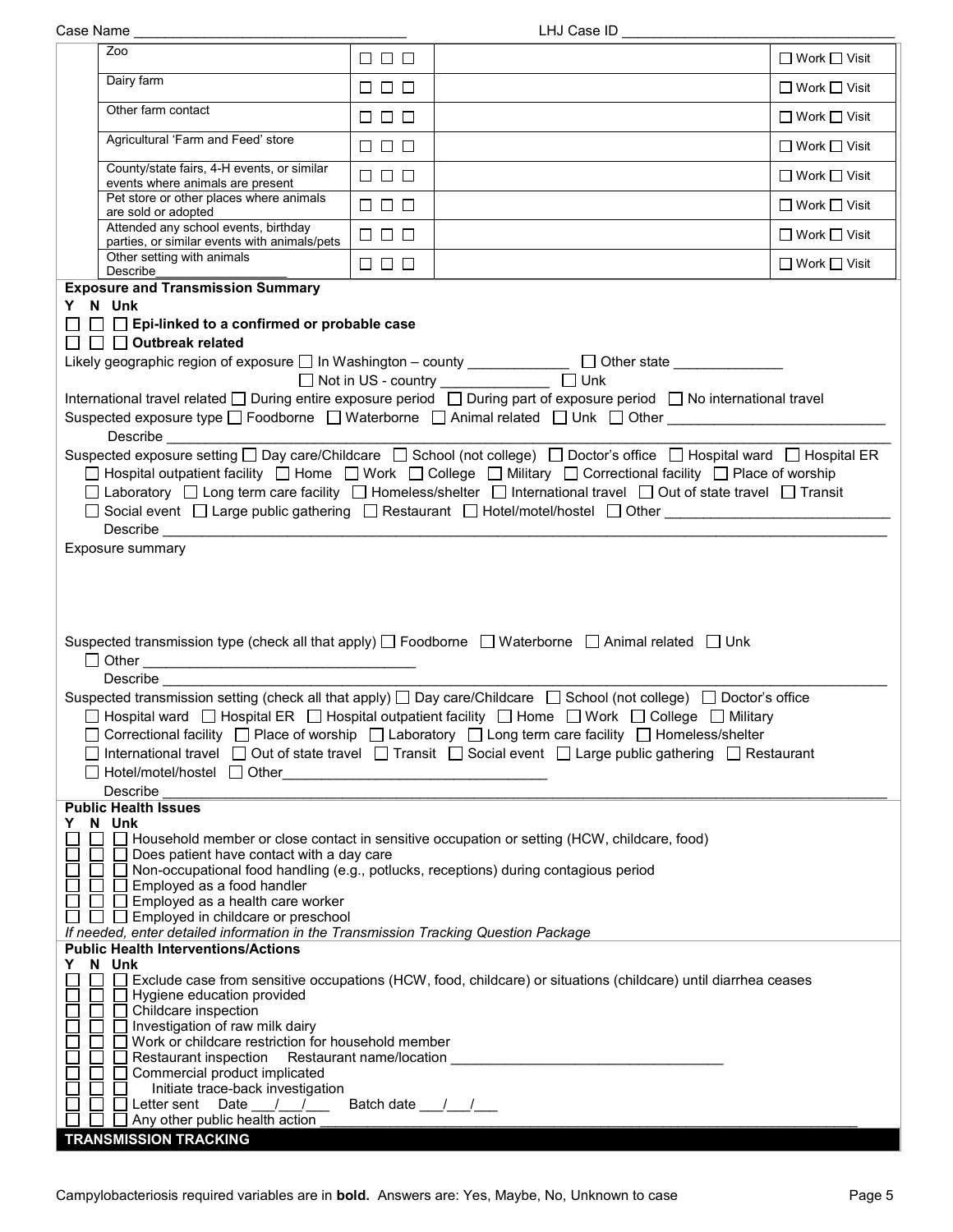| Case Name                                                                                                                                                                                                                                                                                                                                                                                                                                                                                       |                                                         |                              | LHJ Case ID                      |                                  |  |
|-------------------------------------------------------------------------------------------------------------------------------------------------------------------------------------------------------------------------------------------------------------------------------------------------------------------------------------------------------------------------------------------------------------------------------------------------------------------------------------------------|---------------------------------------------------------|------------------------------|----------------------------------|----------------------------------|--|
| Visited, attended, employed, or volunteered at any public settings while contagious $\Box$ Yes $\Box$ No $\Box$ Unk<br>Settings and details (check all that apply)<br>□ Daycare □ School □ Airport □ Hotel/Motel/Hostel □ Transit □ Healthcare □ Home □ Work □ College<br>□ Military □ Correctional facility □ Place of worship □ International travel □ Out of state travel □ LTCF<br>$\Box$ Homeless/shelter $\Box$ Social event $\Box$ Large public gathering $\Box$ Restaurant $\Box$ Other |                                                         |                              |                                  |                                  |  |
|                                                                                                                                                                                                                                                                                                                                                                                                                                                                                                 | Setting 1                                               | Setting 2                    | Setting 3                        | Setting 4                        |  |
| Setting Type (as<br>checked above)<br><b>Facility Name</b>                                                                                                                                                                                                                                                                                                                                                                                                                                      |                                                         |                              |                                  |                                  |  |
| <b>Start Date</b>                                                                                                                                                                                                                                                                                                                                                                                                                                                                               |                                                         |                              |                                  |                                  |  |
| <b>End Date</b>                                                                                                                                                                                                                                                                                                                                                                                                                                                                                 |                                                         |                              |                                  |                                  |  |
| <b>Time of Arrival</b>                                                                                                                                                                                                                                                                                                                                                                                                                                                                          |                                                         |                              |                                  |                                  |  |
| Time of Departure                                                                                                                                                                                                                                                                                                                                                                                                                                                                               |                                                         |                              |                                  |                                  |  |
| Number of people<br>potentially exposed                                                                                                                                                                                                                                                                                                                                                                                                                                                         |                                                         |                              |                                  |                                  |  |
| Details (hotel room #,<br>HC type, transit info,<br>$etc.$ )                                                                                                                                                                                                                                                                                                                                                                                                                                    |                                                         |                              |                                  |                                  |  |
| Contact information<br>available for setting<br>(who will manage<br>exposures or disease<br>control for setting)                                                                                                                                                                                                                                                                                                                                                                                | $\Box$ Y $\Box$ N $\Box$ Unk                            | $\Box$ Y $\Box$ N $\Box$ Unk | $\Box$ $Y$ $\Box$ $N$ $\Box$ Unk | $\Box$ $Y$ $\Box$ $N$ $\Box$ Unk |  |
| Is a list of contacts<br>known?                                                                                                                                                                                                                                                                                                                                                                                                                                                                 | $\Box$ Y $\Box$ N $\Box$ Unk                            | $\Box$ Y $\Box$ N $\Box$ Unk | $\Box$ $Y$ $\Box$ N $\Box$ Unk   | $\Box$ $Y$ $\Box$ N $\Box$ Unk   |  |
| If list of contacts is known, please fill out contact tracing form Question Package                                                                                                                                                                                                                                                                                                                                                                                                             |                                                         |                              |                                  |                                  |  |
| <b>TREATMENT</b>                                                                                                                                                                                                                                                                                                                                                                                                                                                                                |                                                         |                              |                                  |                                  |  |
| Y N Unk                                                                                                                                                                                                                                                                                                                                                                                                                                                                                         | $\Box$ $\Box$ Did patient receive prophylaxis/treatment |                              |                                  |                                  |  |
| Specify antibiotic                                                                                                                                                                                                                                                                                                                                                                                                                                                                              |                                                         |                              |                                  |                                  |  |
| Treatment end date __/_<br>Treatment start date //<br>Number of days actually taken                                                                                                                                                                                                                                                                                                                                                                                                             |                                                         |                              |                                  |                                  |  |
| <b>NOTES</b>                                                                                                                                                                                                                                                                                                                                                                                                                                                                                    |                                                         |                              |                                  |                                  |  |
|                                                                                                                                                                                                                                                                                                                                                                                                                                                                                                 |                                                         |                              |                                  |                                  |  |
|                                                                                                                                                                                                                                                                                                                                                                                                                                                                                                 |                                                         |                              |                                  |                                  |  |